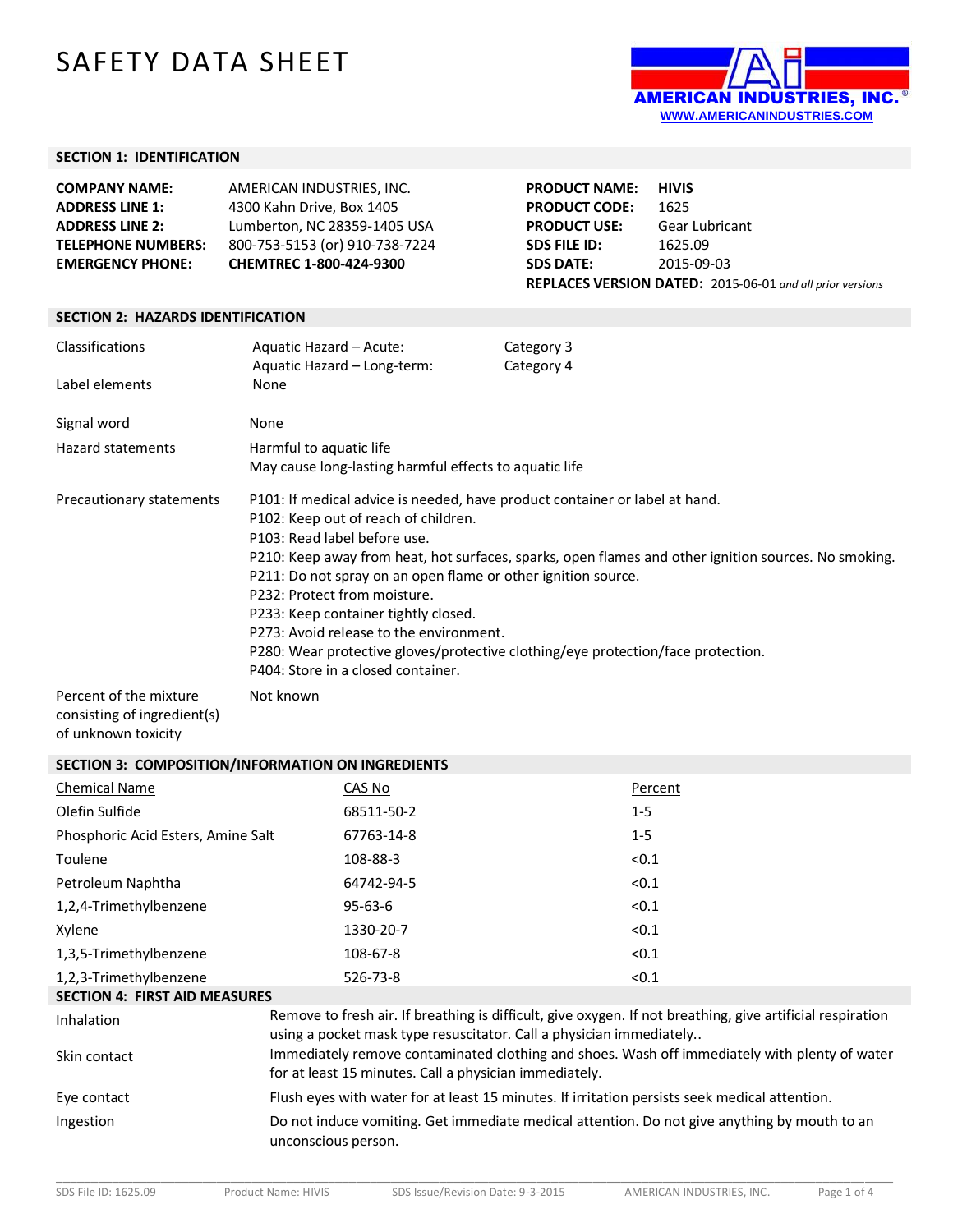| <b>SECTION 5: FIRE-FIGHTING MEASURES</b>           |                                                                                                                                                                                                                                                                                                                                |                     |
|----------------------------------------------------|--------------------------------------------------------------------------------------------------------------------------------------------------------------------------------------------------------------------------------------------------------------------------------------------------------------------------------|---------------------|
| Fire hazard                                        | No                                                                                                                                                                                                                                                                                                                             |                     |
| Flash point                                        | >199.4°F (93°C)                                                                                                                                                                                                                                                                                                                |                     |
| <b>Flammable limits</b>                            | Lower: Not determined<br>Upper: Not determined                                                                                                                                                                                                                                                                                 |                     |
| Suitable extinguishing media                       | Water mist, foam, dry powder, CO2.                                                                                                                                                                                                                                                                                             |                     |
| Special protective equipment                       | Not determined.                                                                                                                                                                                                                                                                                                                |                     |
| Unusual Fire & Explosion                           | Not determined.                                                                                                                                                                                                                                                                                                                |                     |
| <b>SECTION 6: ACCIDENTAL RELEASE MEASURES</b>      |                                                                                                                                                                                                                                                                                                                                |                     |
| Personal precautions                               | Vapor protective clothing should be worn for spills and leaks with no fire. Do not touch damaged<br>container or spilled material unless wearing appropriate protective clothing/equipment. Ventilate<br>the closed area.                                                                                                      |                     |
| Spills/Leaks                                       | Isolate the spill / leak area in all directions for about 50 meters (150 ft.) for liquids and about 25<br>meters (75 ft.) for solids and semi-solids. Eliminate all ignition sources (no smoking, flares, sparks /<br>flames in close vicinity). Keep unauthorized persons away and ventilate closed space before<br>entering. |                     |
| <b>SECTION 7: HANDLING AND STORAGE</b>             |                                                                                                                                                                                                                                                                                                                                |                     |
| Handling                                           | Handle in accordance with good industrial hygiene and safety practices. These practices include<br>avoiding unnecessary exposure and prompt removal of material from eyes skin and clothing.                                                                                                                                   |                     |
| Storage                                            | Store in a sealed container in a cool, dry environment.                                                                                                                                                                                                                                                                        |                     |
| SECTION 8: EXPOSURE CONTROLS/PERSONAL PROTECTION   |                                                                                                                                                                                                                                                                                                                                |                     |
| <b>Exposure limits</b>                             | OSHA Permissible (PELs)                                                                                                                                                                                                                                                                                                        | 5mg/m <sup>3</sup>  |
| <b>Exposure limits</b>                             | Threshold Limit Values (TLVs)                                                                                                                                                                                                                                                                                                  | 10mg/m <sup>3</sup> |
| Engineering controls                               | N/A                                                                                                                                                                                                                                                                                                                            |                     |
| Personal protective equipment                      |                                                                                                                                                                                                                                                                                                                                |                     |
| Eye/Face protection                                | Wear safety glasses.                                                                                                                                                                                                                                                                                                           |                     |
| Skin/Body                                          | Wear gloves.                                                                                                                                                                                                                                                                                                                   |                     |
| <b>SECTION 9: PHYSICAL AND CHEMICAL PROPERTIES</b> |                                                                                                                                                                                                                                                                                                                                |                     |
| Appearance                                         | Liquid                                                                                                                                                                                                                                                                                                                         |                     |
| Color                                              | Green                                                                                                                                                                                                                                                                                                                          |                     |
| Odor                                               | Petroleum                                                                                                                                                                                                                                                                                                                      |                     |
| Odor threshold                                     | Not determined                                                                                                                                                                                                                                                                                                                 |                     |
| pH                                                 | Not determined                                                                                                                                                                                                                                                                                                                 |                     |
| Melting Point/Freezing Point                       | Not determined                                                                                                                                                                                                                                                                                                                 |                     |
| Pour Point                                         | $-40^{\circ}$ F ( $-40^{\circ}$ C)                                                                                                                                                                                                                                                                                             |                     |
| <b>Boiling Range</b>                               | N/A                                                                                                                                                                                                                                                                                                                            |                     |
| Flash point                                        | >199.4°F (93°C)                                                                                                                                                                                                                                                                                                                |                     |
| Flash point method used                            | ASTM D92                                                                                                                                                                                                                                                                                                                       |                     |
| <b>Evaporation Rate</b>                            | Not determined                                                                                                                                                                                                                                                                                                                 |                     |
| Flammability                                       | None                                                                                                                                                                                                                                                                                                                           |                     |
| Upper/lower flammability<br>limits                 | Not determined                                                                                                                                                                                                                                                                                                                 |                     |
| Vapor pressure                                     | Not determined                                                                                                                                                                                                                                                                                                                 |                     |
| Vapor density                                      | Not determined                                                                                                                                                                                                                                                                                                                 |                     |
| Vapor temperature                                  | Not determined                                                                                                                                                                                                                                                                                                                 |                     |
| Relative Density/Specific<br>Density               | 0.9112                                                                                                                                                                                                                                                                                                                         |                     |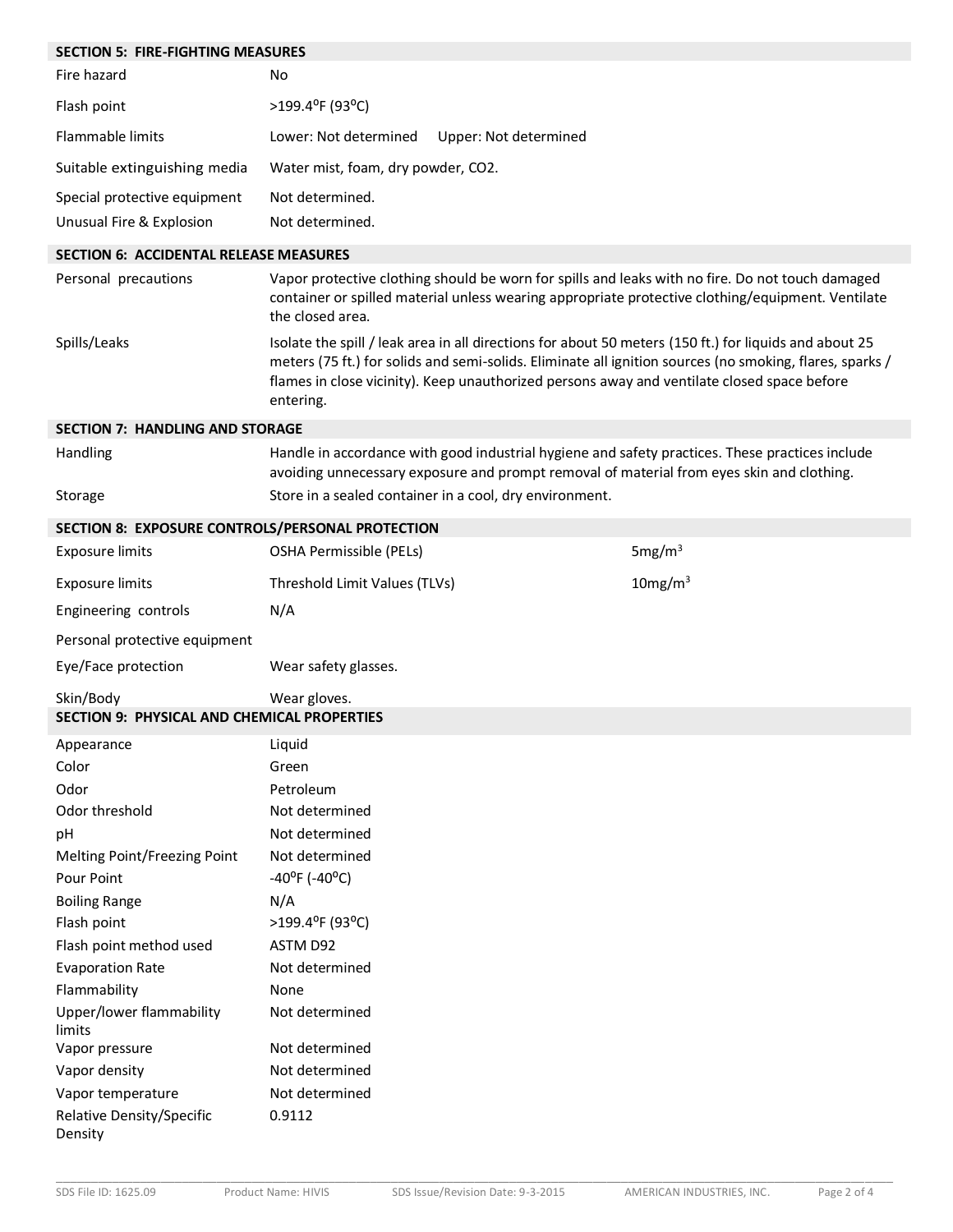| Solubility                                  | Not water soluble  |
|---------------------------------------------|--------------------|
| <b>Partition Coefficient</b>                | Not determined     |
| Auto ignition temperature                   | Not determined     |
| Decomposition temperature                   | Not determined     |
| Viscosity cSt                               | 26 @ 212°F (100°C) |
| VOC content                                 | N/A                |
| Voc Less water & exempts                    | N/A                |
| <b>SECTION 10: STABILITY AND REACTIVITY</b> |                    |
| Reactivity                                  | Not determined     |

| Chemical stability                                             | Stable under normal ambient temperature and conditions. |
|----------------------------------------------------------------|---------------------------------------------------------|
| Conditions to avoid                                            | Extreme temperature and direct sunlight / heat / flame. |
| Materials to avoid                                             | Strong oxidizing agents                                 |
| Hazardous composition<br>SECTION 11: TOXICOLOGICAL INFORMATION | Not expected                                            |
| Description of effects short<br>and long term exposure         | Not known                                               |
| Measure of toxicity                                            | Not known                                               |
| Skin                                                           | May cause irritation                                    |
| Eyes                                                           | Contact may cause eye irritation                        |
| Inhalation                                                     | Not known                                               |
| Ingestion                                                      | May cause nausea and vomiting                           |
| <b>Carcinogens Listing</b>                                     | None                                                    |
| Chronic toxicity                                               | No                                                      |
| <b>SECTION 12: ECOLOGICAL INFORMATION</b>                      |                                                         |
| Aquatic toxicity                                               | No data available.                                      |

Bioaccumulation No data available.

## **SECTION 13: DISPOSAL CONSIDERATIONS**

Biodegradability No data available.

Treatment, storage transportation, and disposal must be in accordance with applicable federal, state/provincial, and local regulations. Regulations may vary by location.

## **SECTION 14: TRANSPORT INFORMATION**

DOT, IMO, IATA Not regulated in transportation. Not classified as dangerous in the meaning of transport regulation.

| <b>SECTION 15: REGULATORY INFORMATION</b> |                                                                        |           |
|-------------------------------------------|------------------------------------------------------------------------|-----------|
| OSHA regulated hazard                     | No                                                                     |           |
| DOT regulated                             | No                                                                     |           |
| E C Classification                        | Non-applicable                                                         |           |
| <b>TSCA Status</b>                        | In compliance with TSCA inventory requirements for commercial purposes |           |
| <b>SARA 312</b>                           | No                                                                     |           |
| <b>SARA 313</b>                           | No                                                                     |           |
| <b>EAP Registration</b>                   | Non-applicable                                                         |           |
| California Prop 65                        | Toulene                                                                | 0.008186% |
|                                           | Ethyl benzene                                                          | 0.000059% |
|                                           | Potassium hydroxide                                                    | 0.000059% |
|                                           | Cumene                                                                 | 0.000059% |
|                                           | Benzene                                                                | 0.000005% |